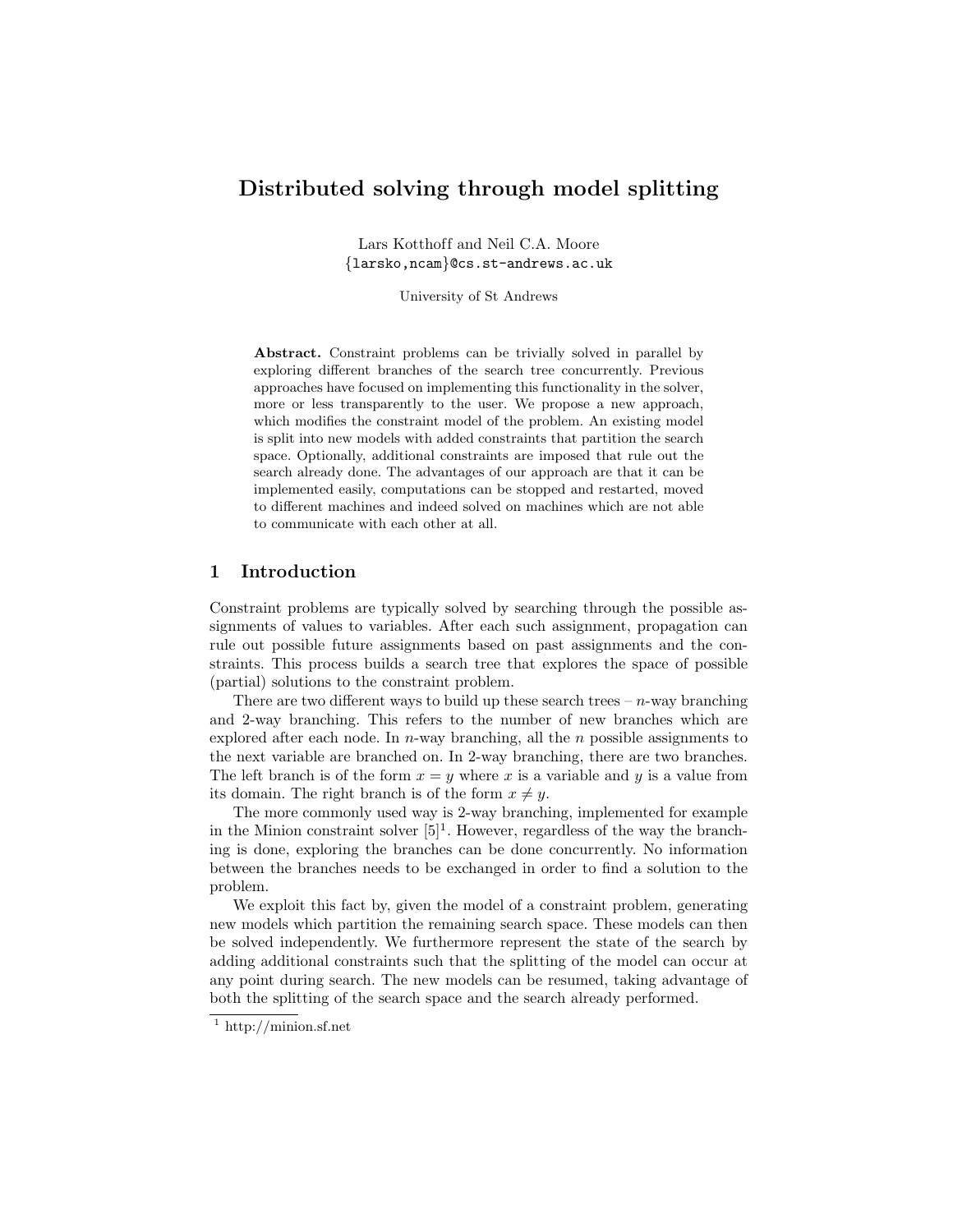#### 2 Background

The parallelisation of depth-first search has been the subject of much research in the past. The first papers on the subject study the distribution over various specific hardware architectures and investigate how to achieve good load balancing [13, 7]. Distributed solving of constraint problems specifically was first explored only a few years later [2].

Backtracking search in a distributed setting has also been investigated by several authors [12, 15]. A special variant for distributed scenarios, asynchronous backtracking, was proposed in [17]. Yokoo et al formalise the distributed constraint satisfaction problem and present algorithms for solving it [18].

Schulte presents the architecture of a system that uses networked computers [16]. The focus of his approach is to provide a high-level and reusable design for parallel search and achieve a good speedup compared to sequential solving rather than good resource utilisation. More recent papers have explored how to transparently parallelise search without having to modify existing code [10].

Most of the existing work is concerned with the problem of effectively distributing the workload such that every compute node is kept busy. The most prevalent technique used to achieve this is work stealing. The compute nodes communicate with each other and nodes which are idle request a part of the work that a busy node is doing. Blumofe and Leiserson propose and discuss a work stealing scheduler for multithreaded computations in [1]. Rolf and Kuchcinski investigate different algorithms for load balancing and work stealing in the specific context of distributed constraint solving [14].

Several frameworks for distributed constraint solving have been proposed and implemented, e.g. FRODO [11], DisChoco [3] and Disolver [6]. All of these approaches have in common that the systems to solve constraint problems are modified or augmented to support distribution of parts of the problem across and communication between multiple compute nodes. The constraint model of the problem remains unchanged however; no special constructs have to be used to take advantage of distributed solving. All parallelisation is handled in the respective solver. This does not preclude the use of an entirely different model of the problem to be solved for the distributed case in order to improve efficiency, but in general these solvers are able to solve the same model both with a single executor and distributed across several executors.

The decomposition of constraint problems into subproblems which can be solved independently has been proposed in [9], albeit in a different context. In this work, we explore the use of this technique for parallelisation. A similar approach was taken in [14], but requires parallelisation support in the solver.

# 3 Model splitting

We now describe our new approach to the distributed solving of constraint problems which modifies the constraint solver to modify the constraint model and does not require explicit parallelisation support in the solver.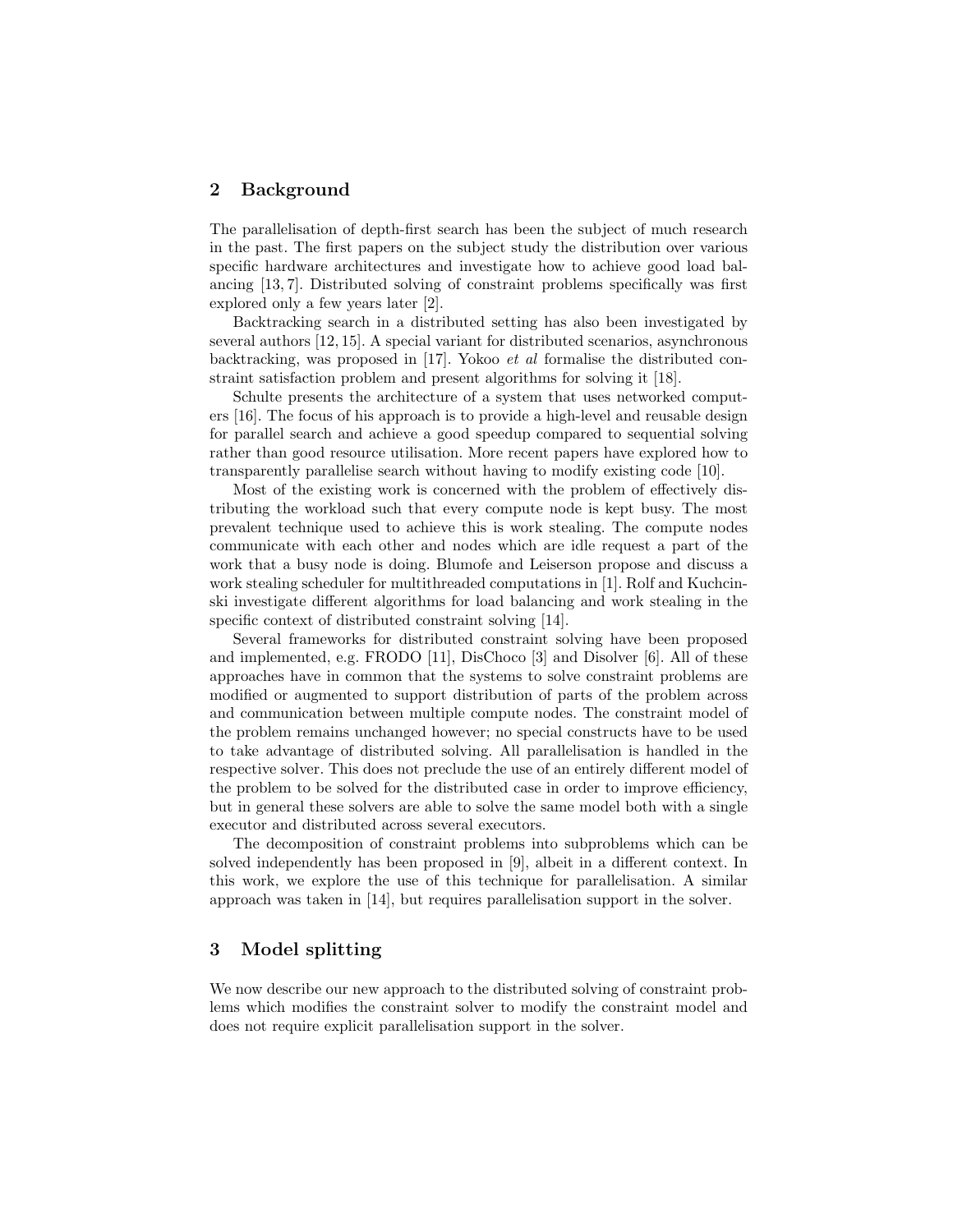Before splitting, the solver is stopped. As well as stopping, it is designed to output restart nogoods for the problem in the solver's own input language [8]. These constraints, when added to the problem, will prevent the search space just explored from being repeated in any split model<sup>2</sup>.

To split the search space for an existing model, partition the domain for the variable currently under consideration into n pieces of roughly equal size. Then create n new models and to each in turn add constraints ruling out  $n-1$  partitions of that domain. Each one of these models restricts the possible assignments to the current variable to one nth of its domain.

As an example, consider the case  $n = 2$ . If the variable under consideration is  $x$  and its domain is  $\{1, 2, 3, 4\}$ , we generate 2 new models. One of them has the constraint  $x \leq 2$  added and the other one  $x \geq 3$ . Thus, solving the first model will try the values 1 and 2 for  $x$ , whereas the second model will try 3 and 4.

The main problem when splitting constraint problems into parts that can be solved in parallel is that the size of the search space for each of the splits is impossible to predict reliably. This directly affects the effectiveness of the splitting however – if the search space is distributed unevenly, some of the workers will be idle while the others do most of the work.

We address this problem by providing the ability to split a constraint model after search has started. The approach is very similar to the one explained above. The only difference is that in addition to the constraints that partition the search space, we also add constraints that rule out the search space that has been explored already.

Assume for example that we are doing 2-way branching, the variable currently under consideration is again x with domain  $\{1, 2, 3, 4\}$  and the branches that we have taken to get to the point where we are are  $x \neq 1$  and  $x \neq 2$ . The generated new models will all have the constraints  $x \neq 1$  and  $x \neq 2$  to get to the point in the search tree where we split the problem. Then we add constraints to partition the search space based on the remaining values in the domain of  $x$  similar to the previous example.

Using this technique, we can create new chunks of work whenever a worker becomes idle by simply asking one of the busy workers to stop and generate split models. The search is then resumed from where it was stopped and the remaining search space is explored in parallel by the two workers. Note that there is a runtime overhead involved with stopping and resuming search because the constraints which enable resumption must be propagated and the solver needs to explore a small number of search nodes to get to the point where it was stopped before. There is also a memory overhead because the additional constraints need to be stored.

We have implemented this approach in a development version of Minion, which we are planning to release to the public after further testing and verifi-

<sup>2</sup> This same technique allows Minion to be paused and resumed: the nogoods are provided when the solver is interrupted, and can be used to restart search, potentially using a different solver, different search strategy or on a different machine.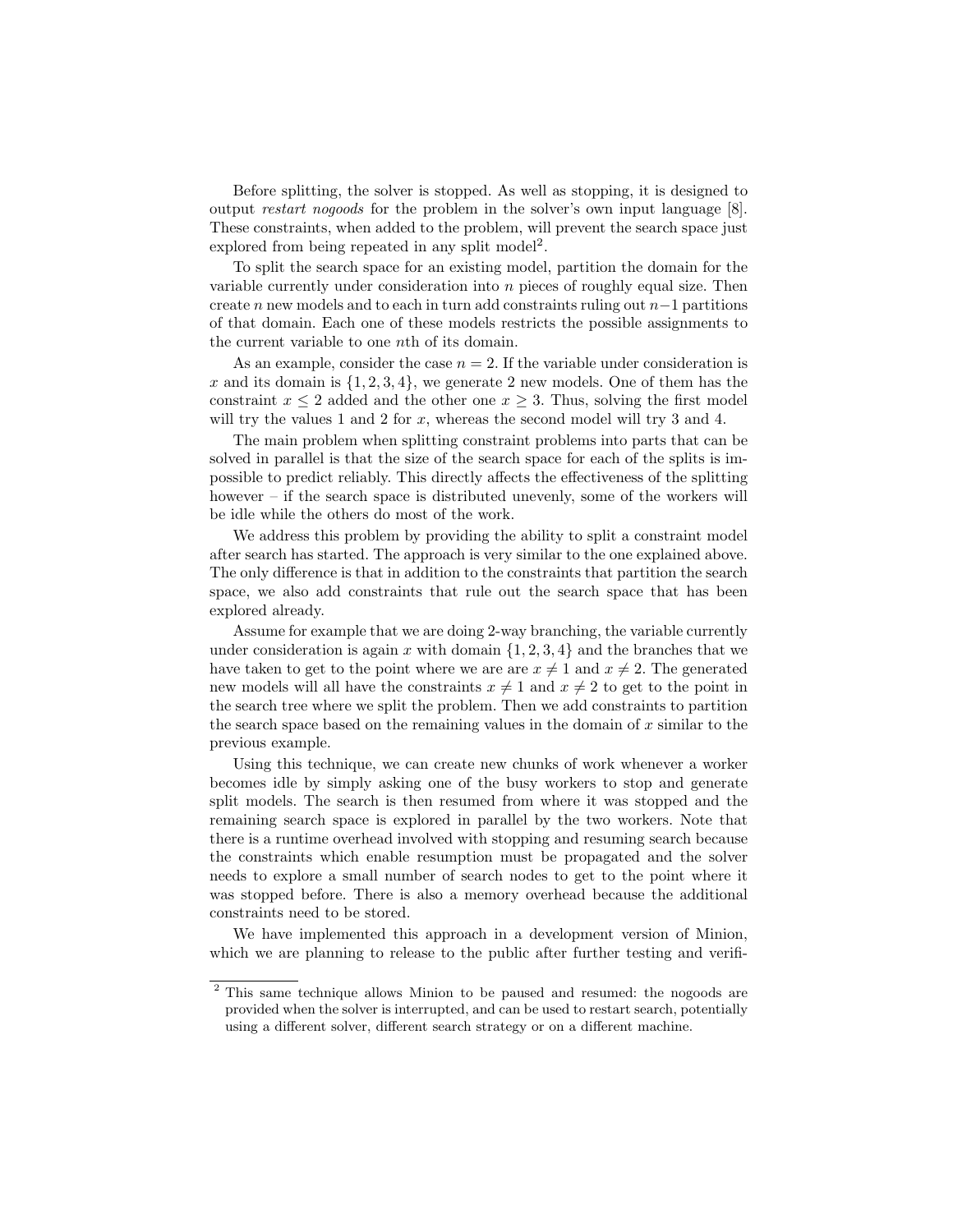cation. Initial experiments showed that the overhead of stopping, splitting and resuming is minimal and not significant for large problems.

In practice, we run Minion for a specified amount of time, then stop, split and resume instead of splitting at the beginning and when workers become idle. The algorithm is detailed in Figure 1. This creates an  $n$ -ary split tree of models for  $n$  new models generated at each split. Initially, the potential for distribution is small but grows exponentially as more and more search is performed.

**Input** : constraint problem X, allotted time  $T_{max}$  and splitting factor  $n \geq 2$ **Output:** a solution to  $X$  or nothing if no solution has been found

run Minion with input X until termination or  $T_{max}$ ;

```
if solved?(X) then
   terminate workers;
   return solution;
else if search space exhausted? then
   return;
else
   X' \leftarrow X with new constraints ruling out search already performed;
    split X' into n parts X'_1, \ldots, X'_n;
   for i \leftarrow 1 to n do in parallel
       distSolve(X'_n, T_{max}, n);end
end
```
Fig. 1. distSolve(X, $T_{max}$ ,n): Recursive procedure to find the first solution to a constraint problem distributed across several workers.

## 4 Comparison to existing approaches

We see the main advantage of our approach in not requiring any involved changes to the constraint solving system to support distributed solving; in particular communications between workers. Conventionally, distribution is achieved with the aid of recomputation and cloning; established techniques used e.g. in [16]. We require two features of our solver: partitioning using constraints, and ability to output restart nogoods. Our system makes use of cloning, which we call "splitting" and implement by means of nogoods added to the constraint model in order to partition the domain of a variable. However, where other systems use recompution, our system uses restart nogoods. In a system based on recomputation the clone begins at specific search path, e.g. stolen from another worker; with restart nogoods notionally multiple search paths are provided and the solver may explore these in any way it wishes, not necessarily one after the other. It is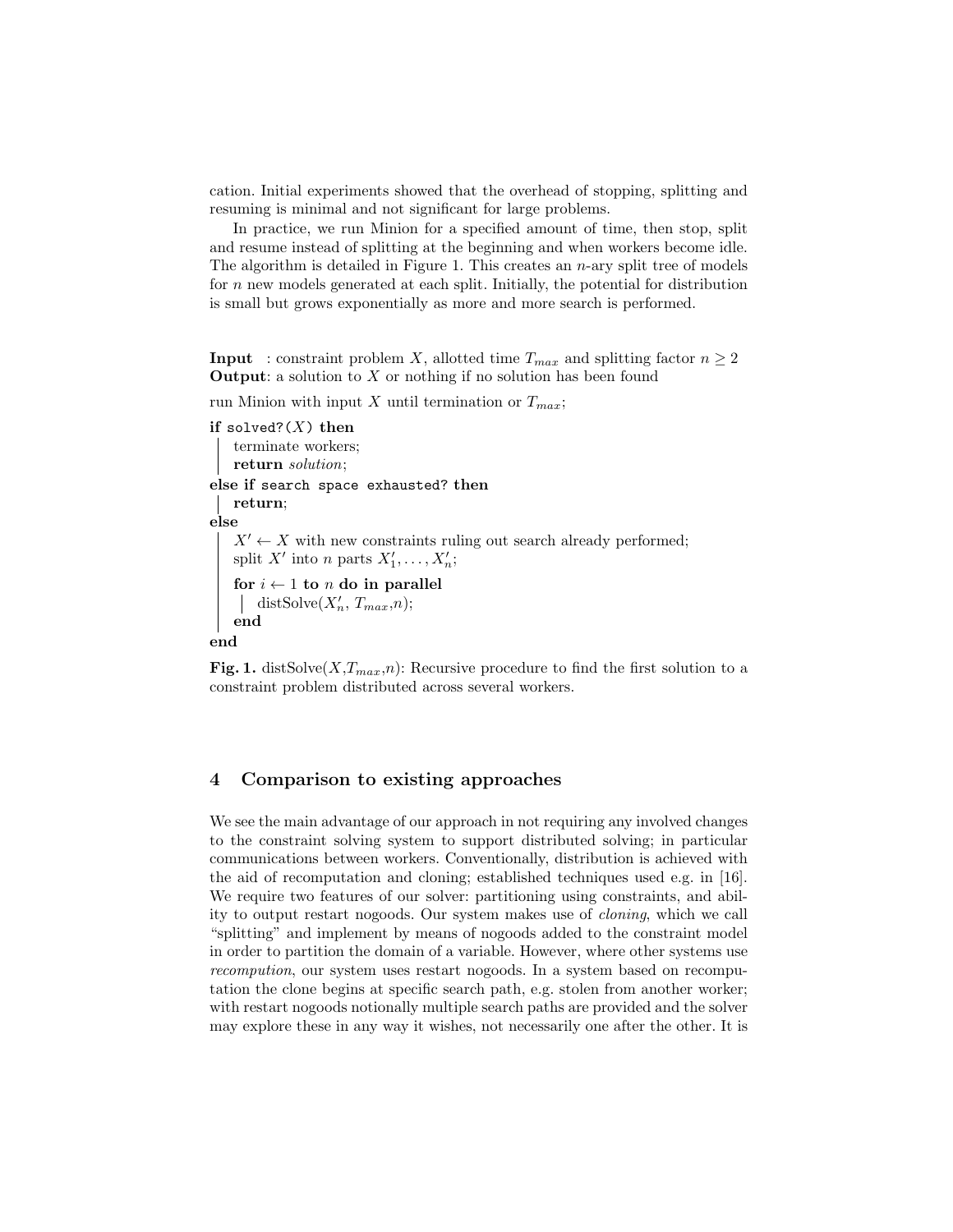merely a convenient and compact way of encoding the situation where a solver is relinquishing all its remaining work.

Contemporary constraint solvers make it easy to change or amend the search procedure to support distribution across several executors, but even then changes to the constraint solving system are required. While an initial implementation of distributed search can be done relatively quickly, handling failure properly and supporting things like nodes being added and removed dynamically requires significantly more effort. Our approach separates this part completely from the constraint solving system.

There are several advantages to implementing distributed solving the way given in Figure 1. First, by creating regular "snapshots" of the search done, the resilience against failure increases. Every time we stop, split and resume, the modified models are saved. As they contain constraints that rule out the search already done, we only lose the work done after that point if a worker fails. This means that the maximum amount of work we lose in case of a total failure of all workers is the allotted time  $T_{max}$  times the number of workers  $|w|$ .

The fact that the modified models can be stored can also be exploited to move the solving process to a different set of workers after it has been started without losing any work. It furthermore means that we require no communication between the individual workers solving the problem; they only need to be able to receive the problem to solve and send the solution or split models back.

Another advantage is that small problems which Minion can solve within the allotted time are not split and no distribution overhead is incurred. Solving proceeds as it would in a standard, non-distributed fashion.

Our approach is particularly suitable for use with existing grid-computing software or workload management systems such as Condor<sup>3</sup>. Every time new models are generated, they are submitted to the system which queues them and allocates a worker as soon as one becomes available. By leveraging existing software to perform this task, a huge amount of development time is saved and errors are avoided. For large problems, the number of queued jobs will usually exceed the number of workers, ensuring good resource utilisation.

The management system to monitor the search, queue split models and terminate the workers if a solution has been found can be implemented efficiently in just a few lines of code. We have written a Ruby script that performs this task in little more than an hour. Obviously there is potential for trying different search strategies for different branches or modifying other search parameters in order to improve efficiency. With the appropriate modifications, the management system could adapt the search procedure specifically for individual parts of the search tree. We are planning to explore these possibilities in future work.

A downside of the approach is that the number of models which can be solved in parallel will be small to start with. This means that the utilisation of resources in the beginning will be suboptimal. Only as more and more search space is explored and more and more split models are generated, the utilisation will improve. This however can be mitigated by dynamically adapting the time

<sup>3</sup> http://www.cs.wisc.edu/condor/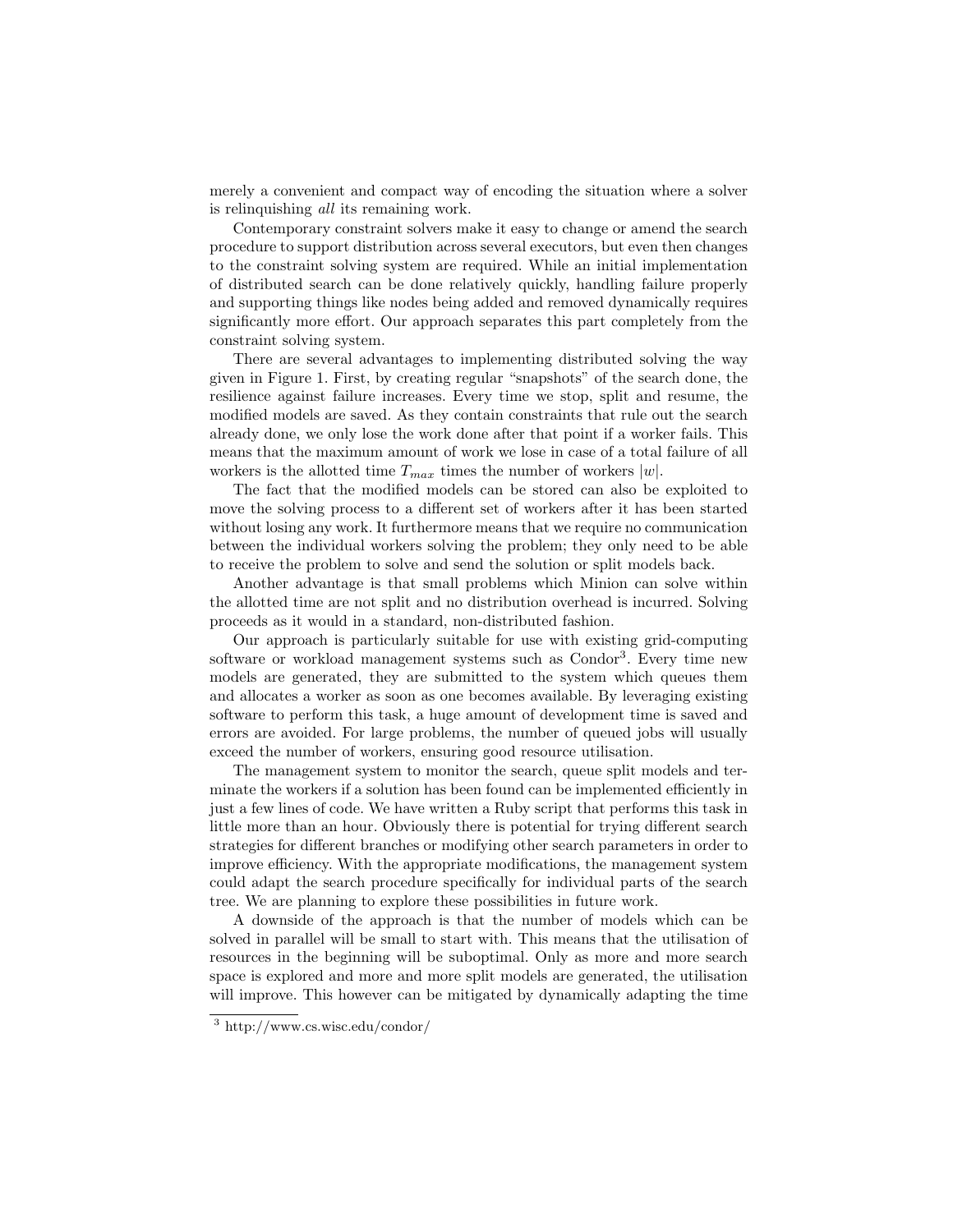for which Minion is run before splitting the problem – in the beginning, we set it to a small value to quickly get many models that we can solve in parallel. Then we gradually increase the allotted time as the resource utilisation improves.

Our technique is intended to be used for very large problems which take a long time (many hours, days or weeks) to solve. It is unlikely to be efficient for problems that can be solved in minutes, but on the other hand there is no need for distributed solving if the problem can be solved sequentially in a short amount of time. Only large search spaces can be split in a way that many workers are kept busy without a high communication overhead.

### 5 Detailed example

We will now have a detailed look at how our approach works for a specific problem. Consider the 4-queens problem. We want to place 4 queens on a  $4 \times 4$ chessboard such that no queen is attacking another queen. Queens can move along rows, columns and diagonals. The constraints therefore have to forbid that two or more queens are in the same row, the same column or on the same diagonal. The constraint model in Figure 2 captures this problem.

```
language Dominion 0.1
letting n = 4dim queens[n]: int
find queens[...]: int \{1..n\}such that
alldifferent alldiff(queens[..])
diagonals1 [ not(eq1 eq(queens[i], add(queens[j], j-i))) |
    i in {0..n-2}, j in {i+1..n-1} ]
diagonals2 [ not(eq2 eq(queens[i], add(queens[j], i-j))) |
    i in {0..n-2}, j in {i+1..n-1} ]
```
Fig. 2. Model for the 4-queens problem in the Dominion language [4]. The model describes the n-queens problem in general and is specialised for 4-queens in the second line.

We assume variable ordering  $queens_0, queens_1, queens_2, queens_3, ascending$ value ordering from 1 to 4 and  $n$ -way branching. The search tree for a simple backtracking algorithm is depicted in Figure 3. Even for a very small problem like this, there is significant potential for distributed solving.

We now start solving the problem until we reach the assignment  $queens<sub>0</sub> = 2$ . Then we stop. The constraint we need to add to resume the search at the same point is

resume not(innerresume eq(queens[0], 1))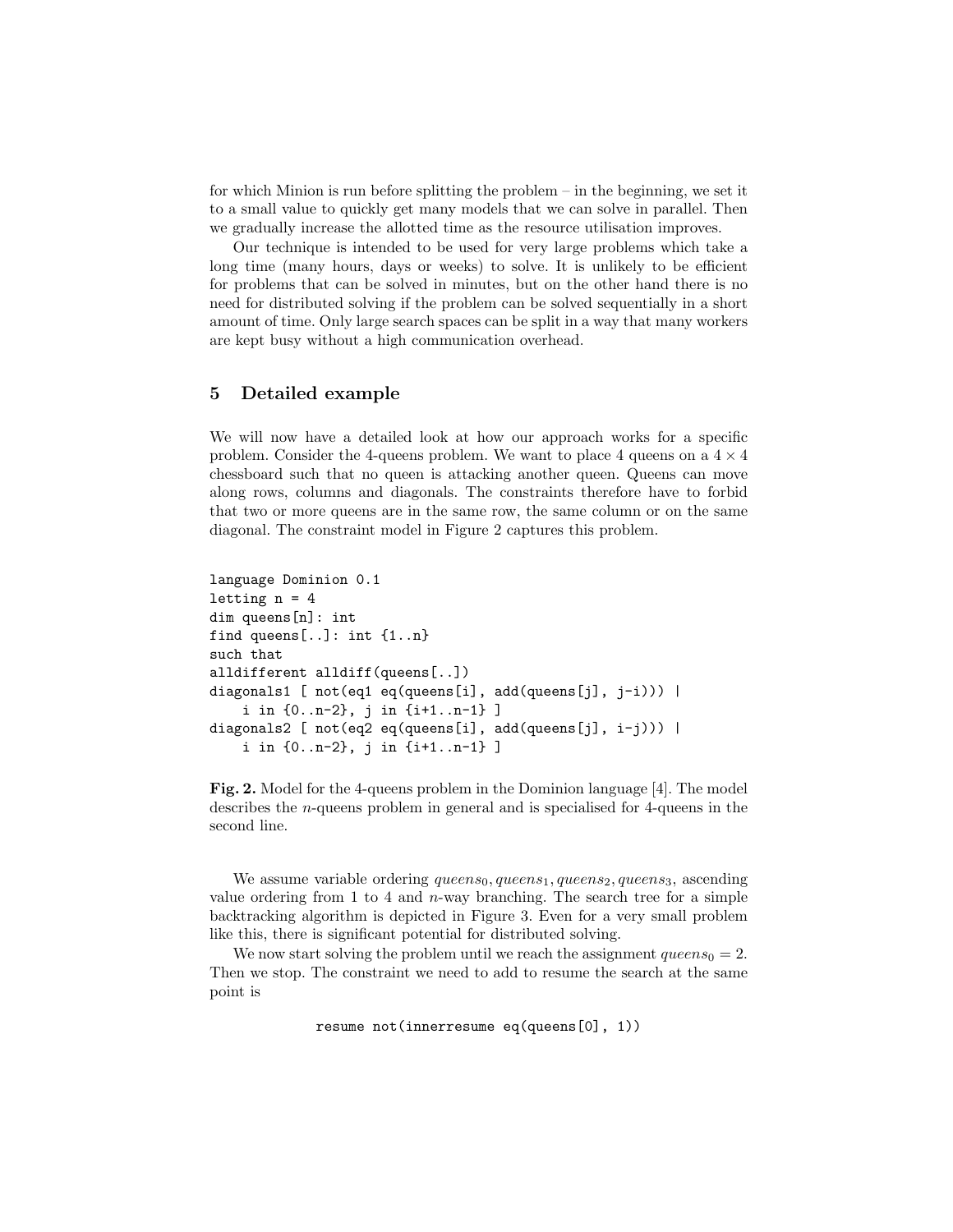

Fig. 3. First solution search tree for 4-queens. The triangles depict subtrees which are not explored because the partial assignment so far cannot be part of a solution. The bold, rightmost node is where the solution is found. The levels of the tree show assignments to the variables shown on the left.

(note that resume and innerresume are simply identifiers given to the specific constraints as required in the Dominion language [4]).

Let us assume a splitting factor of 2. We add the constraints to split the remaining search space as follows. The variable currently under consideration is queens<sub>1</sub>, its domain is  $\{1, 2, 3, 4\}$  and therefore the constraints are

left leq(queens[1], 2) and right leq(3, queens[1]).

The search is restarted with two workers, each exploring separate branches of the remaining search space. The first worker finds no solutions in its part of the search space, terminates and returns. The second worker finds a solution and returns it. Search terminates and no further splitting is performed.

#### 6 Conclusions and future work

We have proposed and detailed a novel approach for distributing constraint problems across multiple computers. Instead of modifying the solver to support distributed operation, we only require some simple and generic modifications that post additional constraints to the model.

The main advantages of our approach are that it does not require networked machines, is resilient against failure and can be implemented easily in constraint solvers which are aware of the state of the search.

The main drawback of this paper is that we do not have performed a systematic experimental evaluation of our approach yet. In the future, we would like to evaluate it in terms of solving speedup and resource utilisation on large, real-world problems. Furthermore, we would like to investigate finding all solutions to a constraint problem and solving constrained optimisation problems in a distributed manner.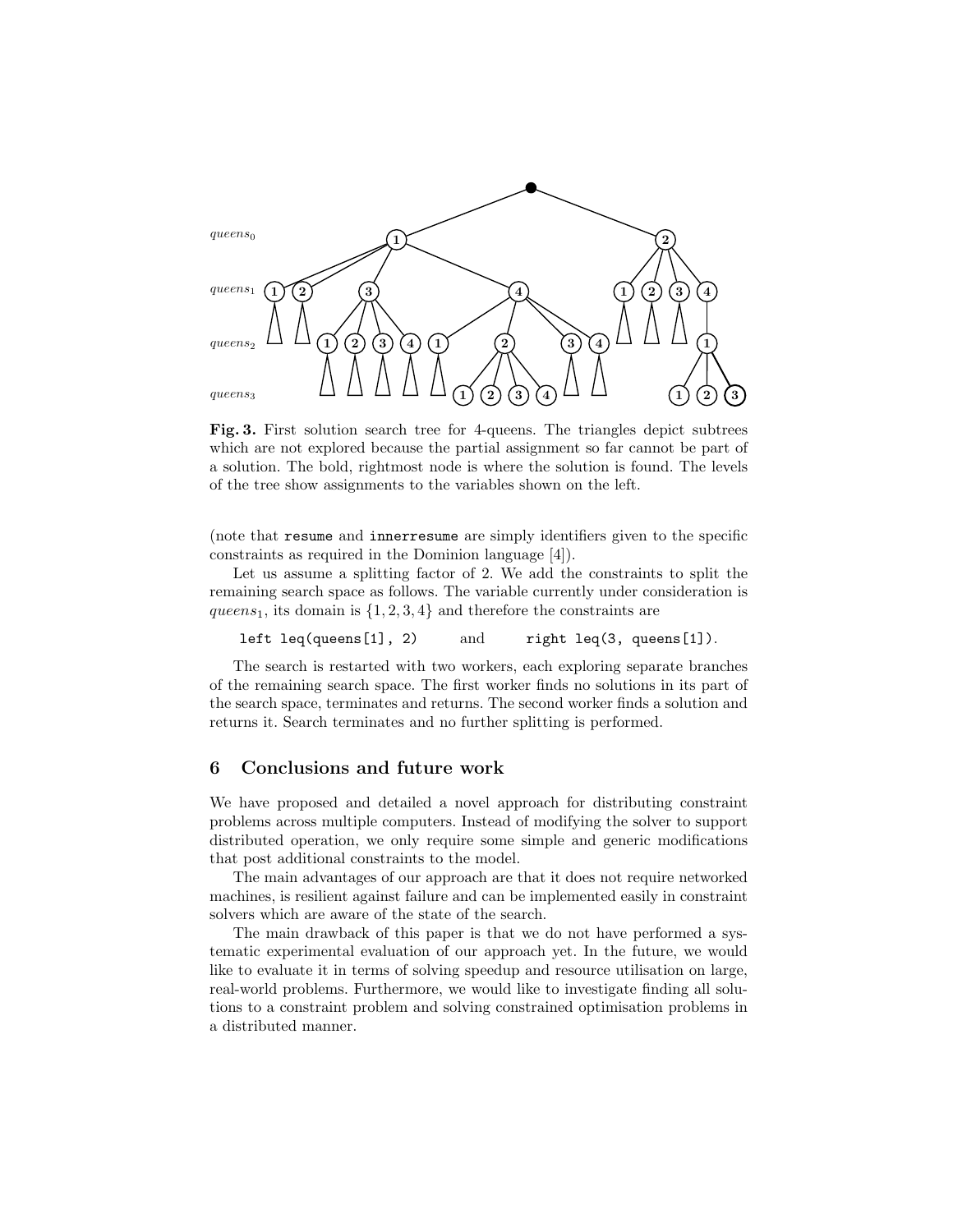Adapting the search procedure and parameters dynamically during search is another promising area for future work. The solving process could be tailored to the characteristics of parts of the search space to improve efficiency.

Another direction for future work is to support a higher level of abstraction for decomposing problems into subproblems. This would be necessary to support problems which cannot be decomposed by simply adding constraints that split the domain of a variable.

# Acknowledgements

The authors thank Chris Jefferson for help with implementing the model splitting in Minion and the anonymous reviewers for their feedback. Lars Kotthoff is supported by a SICSA studentship.

## References

- 1. Blumofe, R.D., Leiserson, C.E.: Scheduling multithreaded computations by work stealing. J. ACM 46(5), 720–748 (1999)
- 2. Collin, Z., Dechter, R., Katz, S.: On the feasibility of distributed constraint satisfaction. In: IJCAI. pp. 318–324 (1991)
- 3. Ezzahir, R., Bessiere, C., Belaissaoui, M., Bouyakhf, H., Mohammed, U., Agdal, V.: DisChoco: A platform for distributed constraint programming (2007)
- 4. Gent, I.P., Jefferson, C., Kotthoff, L., Miguel, I., Nightingale, P.: The DOMINION input language version 0.1. CIRCA preprint 2009/21, University of St Andrews (2009), http://www-circa.mcs.st-and.ac.uk/Preprints/InLangSpec.pdf
- 5. Gent, I.P., Jefferson, C., Miguel, I.: MINION: a fast, scalable, constraint solver. In: ECAI. pp. 98–102 (2006)
- 6. Hamadi, Y.: Disolver 3.0: the Distributed Constraint Solver version 3.0 (2007)
- 7. Kumar, V., Rao, V.N.: Parallel depth first search. Part II. analysis. Int. J. Parallel Program. 16(6), 501–519 (1987)
- 8. Lecoutre, C., Sais, L., Tabary, S., Vidal, V.: Nogood recording from restarts. In: IJCAI'07: Proceedings of the 20th international joint conference on Artifical intelligence. pp. 131–136. Morgan Kaufmann Publishers Inc., San Francisco, CA, USA (2007)
- 9. Michel, L., Hentenryck, P.V.: A decomposition-based implementation of search strategies. ACM Trans. Comput. Logic 5(2), 351–383 (2004)
- 10. Michel, L., See, A., Hentenryck, P.V.: Parallelizing constraint programs transparently. In: CP. pp. 514–528 (2007)
- 11. Petcu, A.: FRODO: a FRamework for Open/Distributed constraint optimization. Technical report no. 2006/001, Swiss Federal Institute of Technology (EPFL) (2006), http://liawww.epfl.ch/frodo/
- 12. Rao, V.N., Kumar, V.: On the efficiency of parallel backtracking. IEEE Trans. Parallel Distrib. Syst. 4(4), 427–437 (1993)
- 13. Rao, V.N., Kumar, V.: Parallel depth first search. Part I. implementation. Int. J. Parallel Program. 16(6), 479–499 (1987)
- 14. Rolf, C.C., Kuchcinski, K.: Load-balancing methods for parallel and distributed constraint solving. In: CLUSTER. pp. 304–309 (2008)